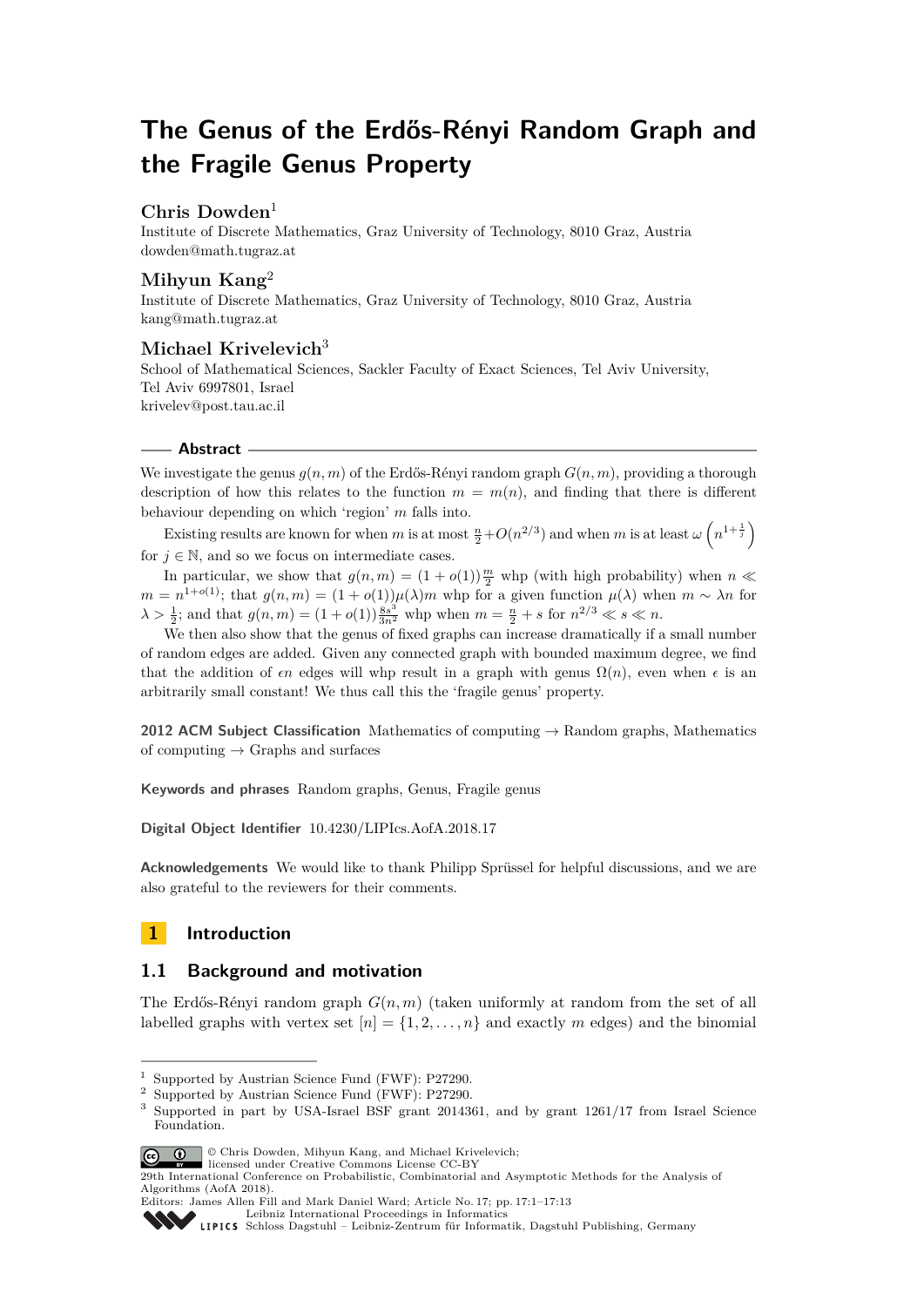#### **17:2 The Genus of the Erdős-Rényi Random Graph and the Fragile Genus Property**

random graph  $G_{n,p}$  (the graph on [*n*] where every edge occurs independently at random with probability  $p$ ) have been a source of fascination for many decades, producing numerous exciting results (see, for example, [\[3\]](#page-11-0), [\[5\]](#page-11-1), and [\[6\]](#page-11-2)).

In this work, we are interested in the genus of a graph. A graph is said to have genus *g* if this is the minimum number of handles that must be attached to a sphere in order to be able to embed the graph without any crossing edges. Hence, the simplest case when  $q = 0$ corresponds to planar graphs.

The genus is one of the most fundamental properties of a graph, and plays an important role in a number of applications and algorithms (e.g. colouring problems and the manufacture of electrical circuits). It is naturally intriguing to consider the genus of a random graph, and such matters are also related to random graphs on surfaces (see, for example, Question 8.13 of [\[7\]](#page-11-3) and Section 9 of [\[4\]](#page-11-4)).

The genus of the binomial random graph  $G_{n,p}$  was first studied in [\[1\]](#page-11-5), and it was shown that this is  $(1+o(1))\frac{pn^2}{12}$  with high probability (whp for short, meaning with probability tending to 1 as  $n \to \infty$  – see Definition [7\)](#page-4-0) if  $p^2(1-p^2) \ge \frac{8(\log n)^4}{n}$  $\frac{\log n}{n}$ . A particularly notable consequence of this result (by taking  $p = \frac{1}{2}$ ) is that the classical uniform random graph  $G(n)$ (taken uniformly at random from the set of all labelled graphs on [*n*]) must then have genus  $(1+o(1))\frac{n^2}{24}$  whp.

As noted in [\[1\]](#page-11-5), results for the genus of  $G_{n,p}$  can be transferred into analogous results for the genus  $q(n, m)$  of  $G(n, m)$ . Taking into account the work in both [\[1\]](#page-11-5) and [\[16\]](#page-12-1) (the latter of which deals with a substantially wider range for *p*), these show that  $g(n, m) = (1 + o(1))\frac{m}{6}$ whp when  $m = \Theta(n^2)$  and that  $g(n,m) = (1 + o(1)) \frac{jm}{2(j+2)}$  whp when  $n^{1 + \frac{1}{j+1}} \ll m \ll n^{1 + \frac{1}{j}}$ for  $j \in \mathbb{N}$ .

Separately, important work has also been carried out to determine the probability that  $G(n, m)$  is planar (i.e. has zero genus) when *m* is comparatively small. In particular, it is now well-known that  $G(n, m)$  is planar whp when  $m < \frac{n}{2} - \omega(n^{2/3})$  (see [\[14\]](#page-12-2)) and that  $\liminf \mathbb{P}[G(n,m) \text{ is planar}] > 0 \text{ when } m = \frac{n}{2} + O(n^{2/3})$  (see [\[14\]](#page-12-2), and see [\[15\]](#page-12-3) for exact limiting probabilities).

It is our aim here to now bridge the gap between the  $m \gg n^{1+\frac{1}{j+1}}$  and  $m = \frac{n}{2} + O(n^{2/3})$ results. We provide a thorough description of this intermediate region, finding that there is different behaviour depending on whether (i)  $n \ll m = n^{1+o(1)}$ , (ii)  $m \sim \lambda n$  for  $\lambda > \frac{1}{2}$ , or (iii)  $m = \frac{n}{2} + s$  for  $s > 0$  satisfying  $n^{2/3} \ll s \ll n$ .

We then turn our attention to a related problem, concerning the genus of a graph that is partially random. Here, we take an arbitrary connected graph *H* with bounded maximum degree, and examine the supergraph *G* formed by adding some random edges to *H* (this type of model is sometimes called 'smoothed analysis' or a 'randomly perturbed' graph, see e.g. [\[2\]](#page-11-6), [\[8\]](#page-11-7), [\[9\]](#page-11-8), and [\[11\]](#page-11-9)).

Rather surprisingly, we find that *G* will whp have high genus, even if *H* has low genus and the number of random edges added is relatively small. We thus call this the 'fragile genus' property.

## **1.2 Main results and techniques**

The main contributions of this paper are two-fold. Firstly, we obtain a complete picture of *g*(*n, m*) for all values of *m* by producing precise results for the previously uncharted regions. Secondly, we then initiate the study of how the genus of a fixed graph is affected when random edges are added, discovering the fragile genus property.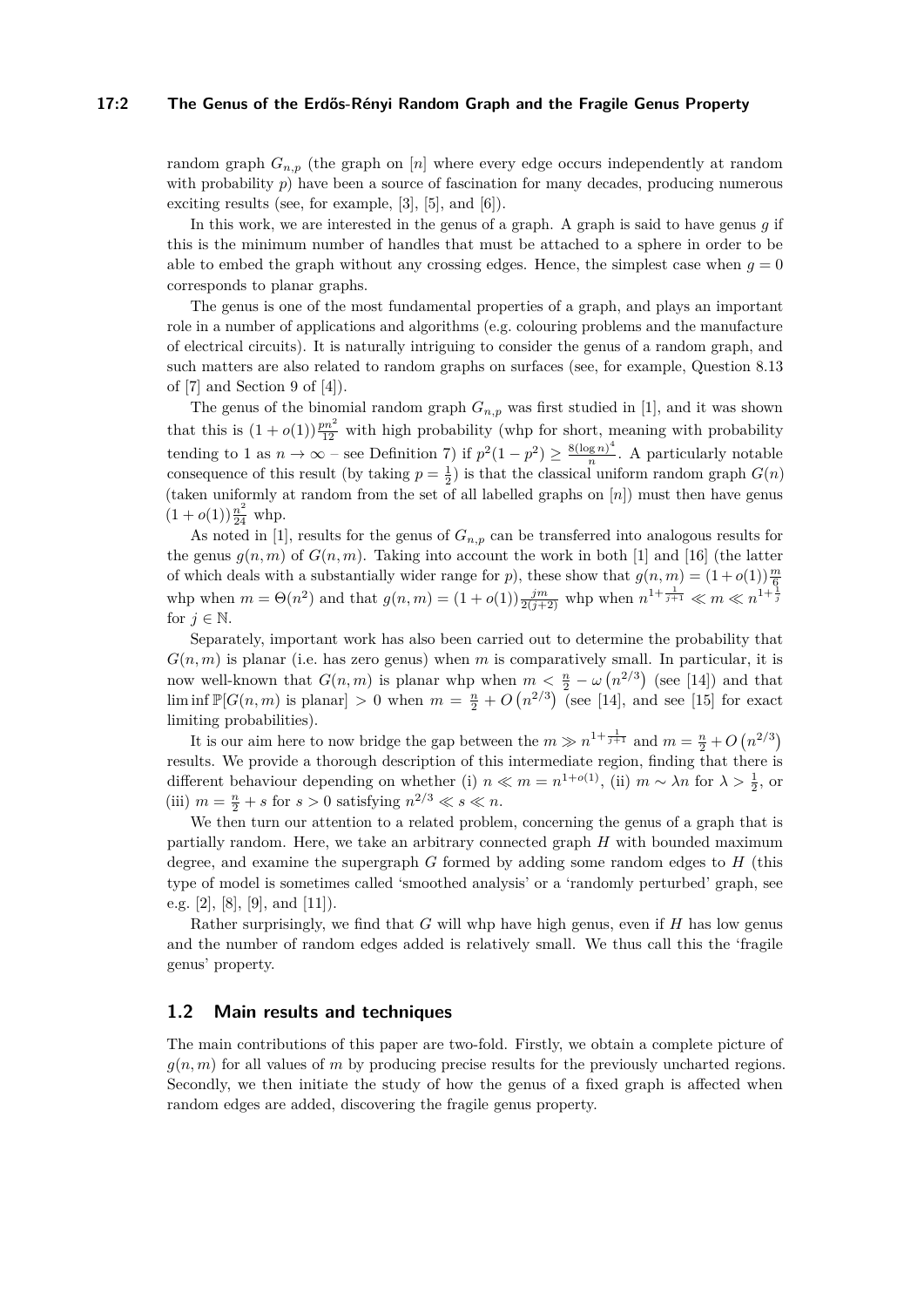We now present our main results in detail. In the first of these, we consider  $g(n,m)$ for the region when  $n \ll m = n^{1+o(1)}$  (e.g. this would be the case for a function such as  $m = n \ln n$ . Note that this is not an area that is covered by existing work. However, we obtain the following tight bounds:

<span id="page-2-2"></span>**Find 1.** Let  $m = m(n)$  satisfy  $n \ll m = n^{1+o(1)}$ . Then with high probability

$$
(1 - o(1))\frac{m}{2} \le g(n, m) \le \frac{m}{2}.
$$

Perhaps the most obvious gap in previous knowledge concerns the case when *m* is linear in *n*, but above the threshold for planarity. We show that the genus behaves smoothly in this region:

<span id="page-2-0"></span>**► Theorem 2.** Let  $m(n) \sim \lambda n$  for some fixed  $\lambda > \frac{1}{2}$ . Then with high probability

$$
g(n,m) = (1 + o(1))\mu(\lambda)m,
$$

*where*

$$
\mu(\lambda) = \frac{1}{4\lambda^2} \sum_{r=1}^{\infty} \frac{r^{r-2}}{r!} (2\lambda e^{-2\lambda})^r + \frac{1}{2} \left( 1 - \frac{1}{\lambda} \right)
$$

*is a strictly positive, monotonically increasing, continuous function satisfying*  $\mu(\lambda) \to 0$  *as*  $\lambda \to \frac{1}{2}$  and  $\mu(\lambda) \to \frac{1}{2}$  as  $\lambda \to \infty$ .

One of the most fascinating areas of study in random graphs has been the behaviour of  $G(n, m)$  when *m* is close to  $\frac{n}{2}$ , as many important features have been found to emerge around this key point. Here, we examine in detail the slightly supercritical regime when  $m = \frac{n}{2} + s$ for  $s > 0$  satisfying  $n^{2/3} \ll s \ll n$  (i.e. precisely the region between the planarity threshold and the linear case dealt with in Theorem [2\)](#page-2-0), showing exactly how the genus grows:

<span id="page-2-1"></span>**Find 1.** *Let*  $m(n) = \frac{n}{2} + s(n)$ *, where*  $s = s(n)$  *satisfies*  $s > 0$  *for all*  $n$  *and*  $n^{2/3} \ll$  $s \ll n$ . Then with high probability

$$
g(n,m)=(1+o(1))\frac{8s^3}{3n^2}.
$$

All these results are summarised in Table [1,](#page-3-0) which gives an exciting picture of how the genus  $g = g(n, m)$  behaves as *m* grows. In particular, it is intriguing to see that the ratio of *g* to *m* increases from 0 to  $\frac{1}{2}$  until *m* becomes superlinear in *n*, after which it then decreases from  $\frac{1}{2}$  to  $\frac{1}{6}$ .

Our proofs typically utilise Euler's formula. Given a graph *G*, this states that the genus  $g(G)$  satisfies

<span id="page-2-3"></span>
$$
g(G) = \frac{1}{2}(e(G) - |G| - f(G) + \kappa(G) + 1),
$$
\n(1)

where  $e(G)$  is the number of edges of *G*,  $|G|$  is the number of vertices of *G*,  $f(G)$  is the number of faces of *G* when embedded on a surface of minimal genus (i.e. a sphere to which  $g(G)$  handles have been attached), and  $\kappa(G)$  is the number of components of *G*.

Consequently, our results often involve first establishing new bounds for the number of faces of  $G(n, m)$  (for instance, via the number of short cycles).

For the proof of Theorem [3,](#page-2-1) in order to attain the required level of accuracy, we note that we actually find it better to deal directly with the 2-core of  $G(n, m)$ , rather than with the entire graph.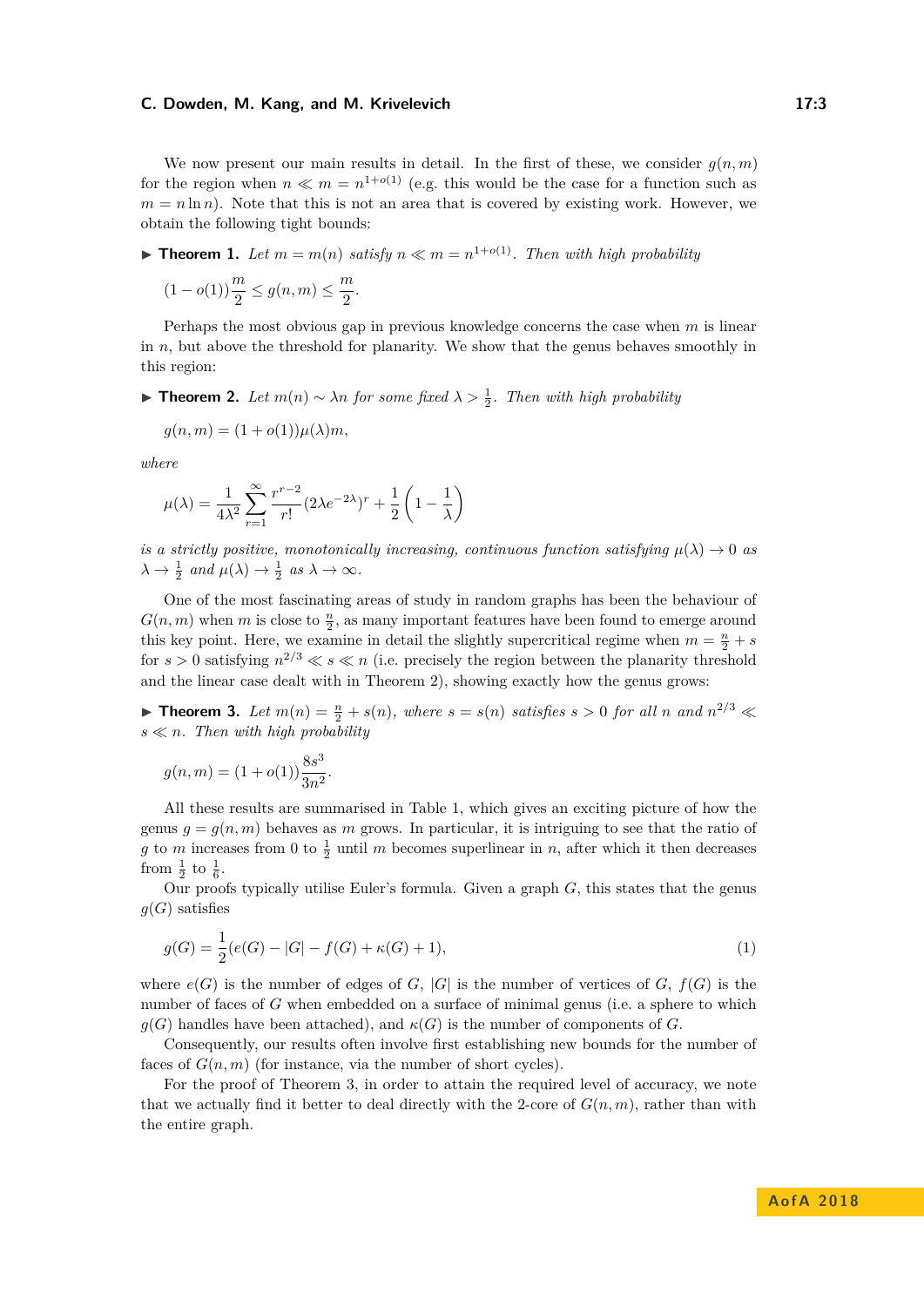#### **17:4 The Genus of the Erdős-Rényi Random Graph and the Fragile Genus Property**

| $m = \Theta(n^2)$                               | $g = (1 + o(1))\frac{m}{6}$ whp                            | See $[16]$ |
|-------------------------------------------------|------------------------------------------------------------|------------|
| $n^{1+\frac{1}{j+1}}\ll m\ll n^{1+\frac{1}{j}}$ | $g = (1 + o(1)) \frac{jm}{2(j+2)}$ whp                     | See $[16]$ |
| $m = \Theta\left(n^{1+\frac{1}{j}}\right)$      | $(1+o(1))\frac{(j-1)m}{2(i+1)}$                            | See $[16]$ |
|                                                 | $\leq g \leq (1+o(1))\frac{jm}{2(j+2)}$ whp                |            |
| $n \ll m = n^{1+o(1)}$                          | $(1 - o(1))\frac{m}{2} \leq g \leq \frac{m}{2}$ whp        | Theorem 1  |
| $m \sim \lambda n, \, \lambda > \frac{1}{2}$    | $g = (1 + o(1))\mu(\lambda)m$ whp,                         | Theorem 2  |
|                                                 | where $\mu(\lambda) \to 0$ as $\lambda \to \frac{1}{2}$    |            |
|                                                 | and $\mu(\lambda) \to \frac{1}{2}$ as $\lambda \to \infty$ |            |
| $m=\frac{n}{2}+s,$                              | $g = (1 + o(1)) \frac{8s^3}{2n^2}$ whp                     | Theorem 3  |
| $s>0$ and $n^{2/3}\ll s\ll n$                   |                                                            |            |
| $m - \frac{n}{2} \sim c n^{2/3}$                | $\lim_{n \to \infty} \mathbb{P}(g = 0) = r(c) \in (0, 1),$ | See $ 14 $ |
|                                                 | where $r(c) \rightarrow 1$ as $c \rightarrow -\infty$      |            |
|                                                 | and $r(c) \to 0$ as $c \to \infty$                         |            |
| $m < \frac{n}{2} - \omega (n^{2/3})$            | $g=0$ whp                                                  | See $[14]$ |
|                                                 |                                                            |            |

<span id="page-3-0"></span>**Table 1** A summary of  $g := g(n, m)$ .

We now turn our attention to our final main result, which concerns the fragile genus property. Here, we take an arbitrary connected graph *H* with bounded maximum degree, and a random graph *R* on the same vertex set, and we consider the genus  $q(G)$  of the graph  $G = H \cup R$ . We make an interesting discovery, finding that  $g(G)$  will whp be rather large, even if *H* and *R* are both planar:

<span id="page-3-1"></span>**► Theorem 4.** Let  $\Delta$  be a fixed constant, and let  $H = H(n, \Delta)$  be a connected graph with n *vertices and maximum degree at most*  $\Delta$ *. Let*  $k = k(n)$  → ∞ *as*  $n \rightarrow \infty$ *, and let*  $R = R(n, k)$ *be a random graph on V* (*H*) *consisting of exactly k edges chosen uniformly at random from*  $\binom{V(H)}{2}$ . Let  $G = G(n, \Delta, k) = H \cup R$ . Then with high probability

 $g(G) = \Theta(\max\{g(H), k\})$ .

The proof of Theorem [4](#page-3-1) exploits a result from [\[10\]](#page-11-10) for decomposing the base graph *H* into various pieces. We construct a particular minor of *G* where each of these pieces is condensed into a vertex (note that the genus of *G* is at least the genus of any of its minors), and we find that we can obtain our result by applying Theorem [2](#page-2-0) to this minor.

The remainder of the paper is structured as follows: in Section [2,](#page-4-1) we state the relevant terminology, notation, and key facts; in Section [3,](#page-6-0) we focus on  $g(n, m)$ , proving Theorem [1](#page-2-2) and providing sketch-proofs of Theorem [2](#page-2-0) and Theorem [3;](#page-2-1) in Section [4,](#page-9-0) we present the fragile genus property, giving a sketch-proof of Theorem [4;](#page-3-1) and finally, in Section [5,](#page-11-11) we discuss the contiguity of  $G(n)$  and  $G(n, m)$  with random graph models of given genus.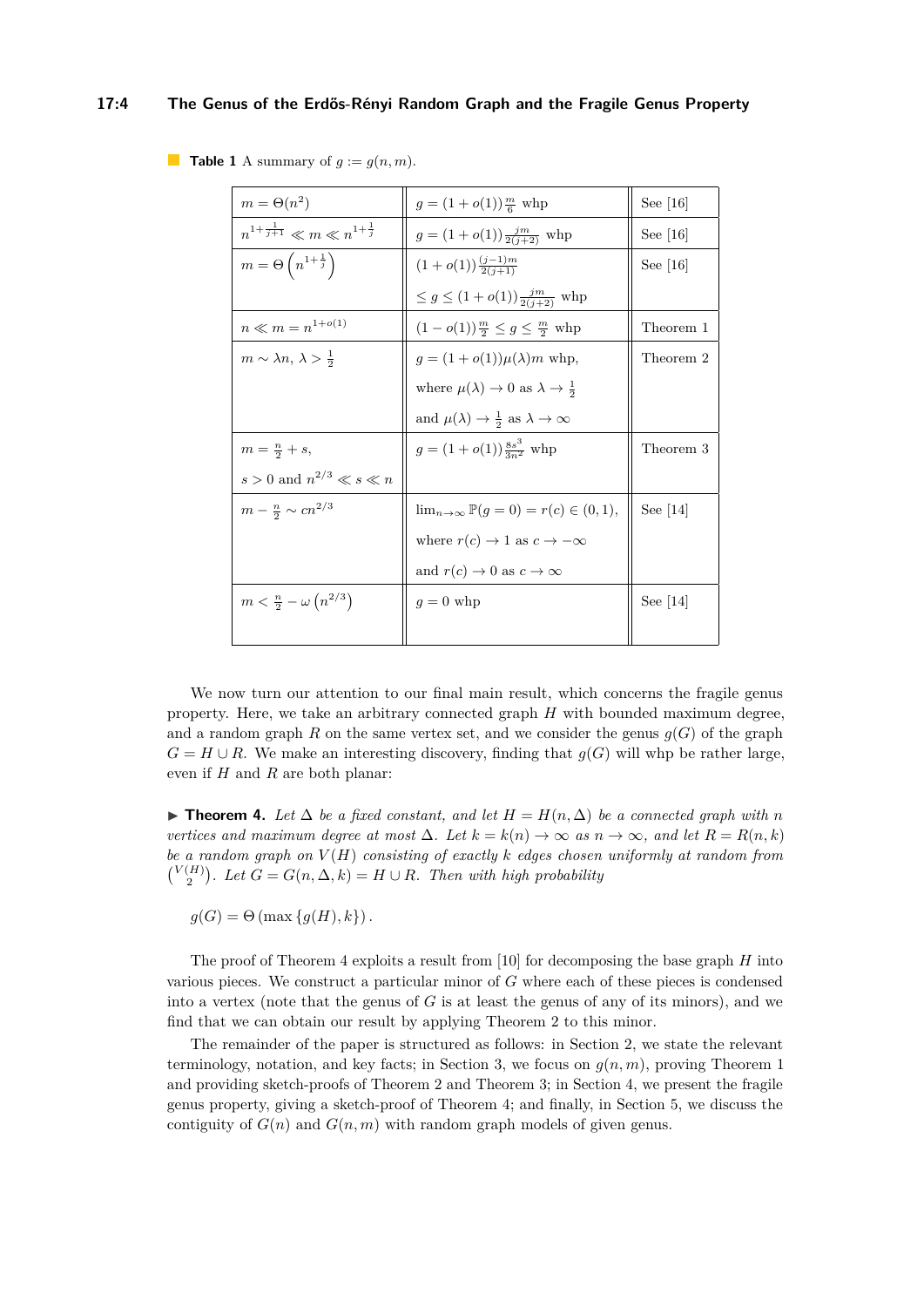

<span id="page-4-2"></span>**Figure 1** An embedding with faces of length six and four.

## <span id="page-4-1"></span>**2 Preliminaries and notation**

In this section, we provide details of the notation and definitions that will be used throughout, and then also present two results concerning the equivalence of  $G_{n,p}$  and  $G(n, m)$ .

Let us first note that we shall always take *n* and  $m = m(n)$  to be integers satisfying  $n > 0$  and  $m > 0$ , even if this is not always explicitly stated.

We start with the definitions of the standard random graph models:

 $\triangleright$  **Definition 5.** We shall let  $G(n, m)$  denote a graph taken uniformly at random from the set of all labelled graphs on the vertex set  $[n] := \{1, 2, \ldots, n\}$  with exactly *m* edges.

We shall let  $G_{n,p}$  denote a graph on [*n*] where every edge occurs independently at random with probability *p*, and we shall use  $G(n)$  to denote  $G_{n,\frac{1}{2}}$  (i.e. a graph taken uniformly at random from the set of all labelled graphs on [*n*]).

Next, we state the notation to be used for various key characteristics:

**Definition 6.** Given a graph *G*, we shall use  $g(G)$  to denote the genus of *G*,  $\kappa(G)$  to denote the number of components of  $G$ , and  $f(G)$  to denote the number of faces of  $G$  when embedded on a surface of genus  $g(G)$ .

We also define  $g(n, m) := g(G(n, m))$ ,  $\kappa(n, m) := \kappa(G(n, m))$ , and  $f(n, m) := f(G(n, m))$ .

Given a particular embedding of a graph, we shall use the *length* of a face to mean the number of edges with a side in the face, counting an edge twice if both sides are in the face (for example, the embedding shown in Figure [1](#page-4-2) has one face of length 6 and one face of length 4).

We now also provide details of our order notation:

<span id="page-4-0"></span> $\triangleright$  **Definition 7.** Given non-negative functions  $a(n)$  and  $b(n)$ , we shall use the following notation:

- $a(n) = \Omega(b(n))$  means there exists a constant  $c > 0$  such that  $a(n) \geq cb(n)$  for all large *n*;
- $a(n) = O(b(n))$  means there exists a constant *C* such that  $a(n) \leq Cb(n)$  for all large *n*;
- $a(n) = \Theta(b(n))$  means  $a(n) = \Omega(b(n))$  and  $a(n) = O(b(n));$  $\sim$
- $a(n) = \omega(b(n))$  or  $a(n) \gg b(n)$  means that, given any constant *K*, we have  $\frac{a(n)}{b(n)} > K$  for  $\blacksquare$ all large *n* (i.e.  $\frac{a(n)}{b(n)} \to \infty$  as  $n \to \infty$ );
- $a(n) = o(b(n))$  or  $a(n) \ll b(n)$  means that, given any constant  $\epsilon > 0$ , we have  $\frac{a(n)}{b(n)} < \epsilon$ for all large *n* (i.e.  $\frac{a(n)}{b(n)} \to 0$  as  $n \to \infty$ ); *a*(*n*) ∼ *b*(*n*) means *a*(*n*) = (1 + *o*(1))*b*(*n*).

We shall say that a random event  $X_n$  happens *with high probability (whp)* if  $\mathbb{P}(X_n) \to 1$ as  $n \to \infty$ . Given a non-negative random variable  $a(n)$  and a non-negative function  $b(n)$ , we adapt the above deterministic definitions by replacing 'for all large *n*' with 'whp'. For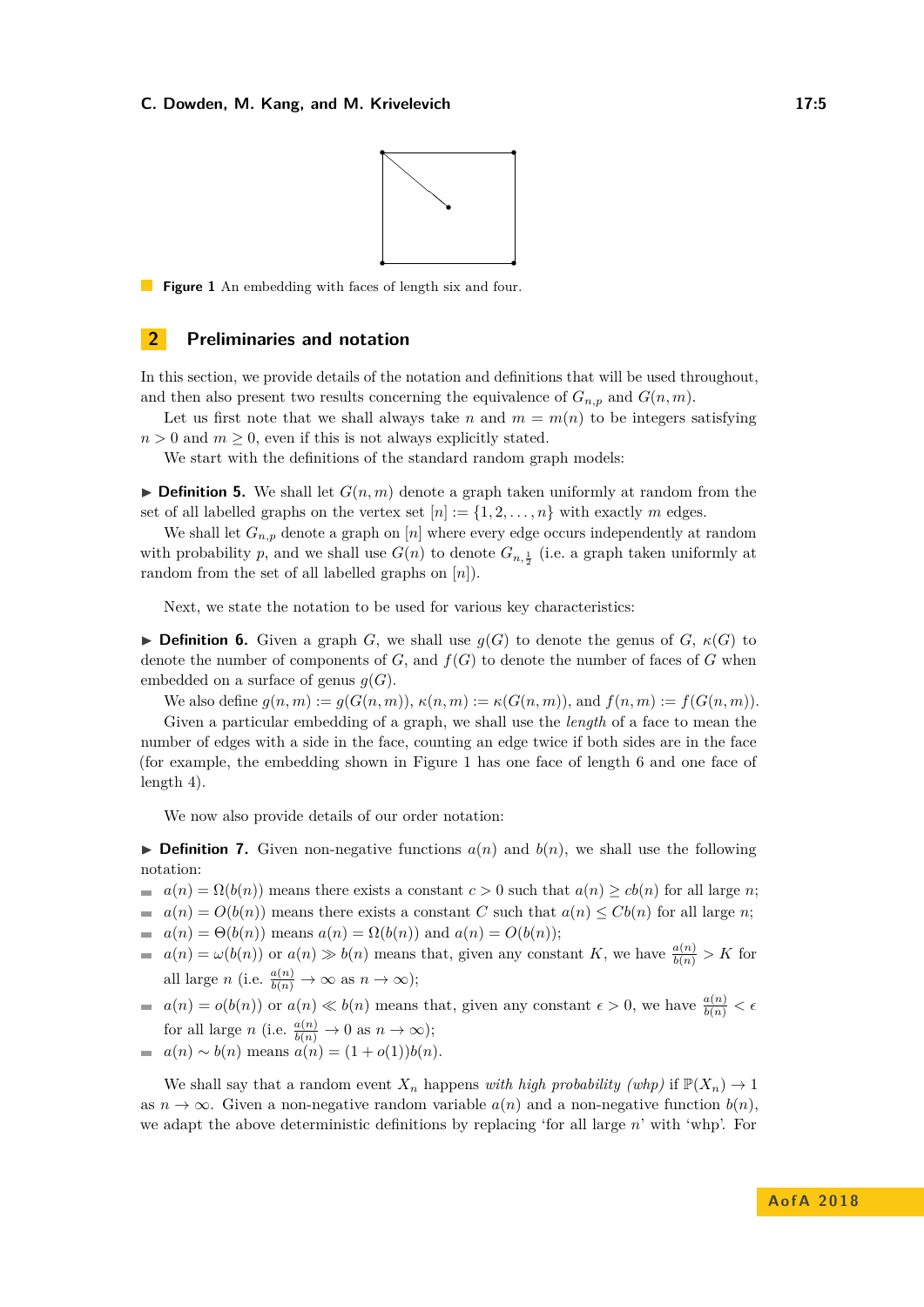#### **17:6 The Genus of the Erdős-Rényi Random Graph and the Fragile Genus Property**

example,  $a(n) = o(b(n))$  whp or  $a(n) \ll b(n)$  whp means that, given any constant  $\epsilon > 0$ , we have  $\frac{a(n)}{b(n)} < \epsilon$  whp.

We shall always take all asymptotics to be as  $n \to \infty$ , even if this is not always explicitly stated.

We shall shortly present the two aforementioned equivalence results for  $G_{n,p}$  and  $G(n,m)$ . However, we first require the following definition:

**Definition 8.** We say that a property is *monotone increasing* if whenever an edge is added to a graph with the property, then the resulting graph also has the property. Similarly, we say that a property is *monotone decreasing* if whenever an edge is deleted from a graph with the property, then the resulting graph also has the property. We say that a property is *monotone* if it is either monotone increasing or monotone decreasing.

We may now state the main equivalence result:

<span id="page-5-0"></span>▶ Theorem 9 (see, for example, Proposition 1.15 of [\[6\]](#page-11-2)). *Given*  $m = m(n)$ , *let*  $p = p(n) = \frac{m}{\binom{n}{2}}$ . *Then if a monotone property holds whp for*  $G_{n,p}$ *, it also holds whp for*  $G(n, m)$ *.* 

Note that, for any function  $x = x(n)$ , the property that  $g(G) \leq x$  is monotone, as is the property that  $g(G) \geq x$ .

Unfortunately, the same cannot be said if we replace  $g(G)$  with  $f(G)$ , the number of faces of *G* when embedded on a surface of minimal genus. For instance, let  $C_4^+$  denote the graph formed be adding one edge to  $C_4$ , let  $K_5^-$  denote the graph formed be removing one edge from  $K_5$ , and note that we have  $f(C_4) = 2$ ,  $f(C_4^+) = 3$ ,  $f(K_5^-) = 6$ , and  $f(K_5) = 5$ (observe that the first three graphs are planar, while  $K_5$  has genus one). Hence, adding an edge can actually increase or decrease (or have no impact on)  $f(G)$ .

However, the function  $g(G) - e(G)$  is certainly monotone decreasing (one way to see this is to note that Euler's formula gives  $f(G) - e(G) = \kappa(G) + 1 - |G| - 2g(G)$ , and  $\kappa(G)$  and  $g(G)$  are clearly monotone decreasing and monotone increasing, respectively). Using this, we may in fact still apply Theorem [9](#page-5-0) to derive a useful equivalence result for the number of faces:

<span id="page-5-1"></span>▶ **Corollary 10.** *Let*  $m = m(n) \rightarrow \infty$  *as*  $n \rightarrow \infty$ *, let*  $p = p(n) = \frac{m}{\binom{n}{2}}$ *, and suppose*  $x = x(n)$ *is a function such that*  $f(G_{n,p}) \leq x$  *whp. Then* 

 $f(n,m) \leq x + o(m)$  whp.

**Proof.** We are required to show that, given any constant  $\epsilon > 0$ , we have  $f(n, m) < x + \epsilon m$ whp.

Note that  $e(G_{n,p})$  has variance  $\binom{n}{2}p(1-p) \leq m$ , and hence has standard deviation at most  $m^{1/2}$ , which is  $o(m)$  since  $m \to \infty$ . Thus, since  $e(G_{n,p})$  has expectation exactly m, it follows that, given any constant  $\epsilon > 0$ , we have  $e(G_{n,p}) > (1 - \epsilon)m$  whp. Therefore, since *f* (*G*<sub>*n*,*p*</sub>) ≤ *x* whp, we then have *f* (*G*<sub>*n*</sub>,*p*) − *e* (*G*<sub>*n*</sub>,*p*) < *x* − (1 − *e*)*m* whp.

Now recall our observation that  $f(G) - e(G)$  is a monotone decreasing function, from which it follows that the property that a graph satisfies  $f(G) - e(G) < x - (1 - \epsilon)m$  is monotone increasing. Hence, we may apply Theorem [9,](#page-5-0) thus obtaining  $f(n, m) - m < x - (1 - \epsilon)m$ whp, i.e.  $f(n, m) < x + \epsilon m$  whp, as desired.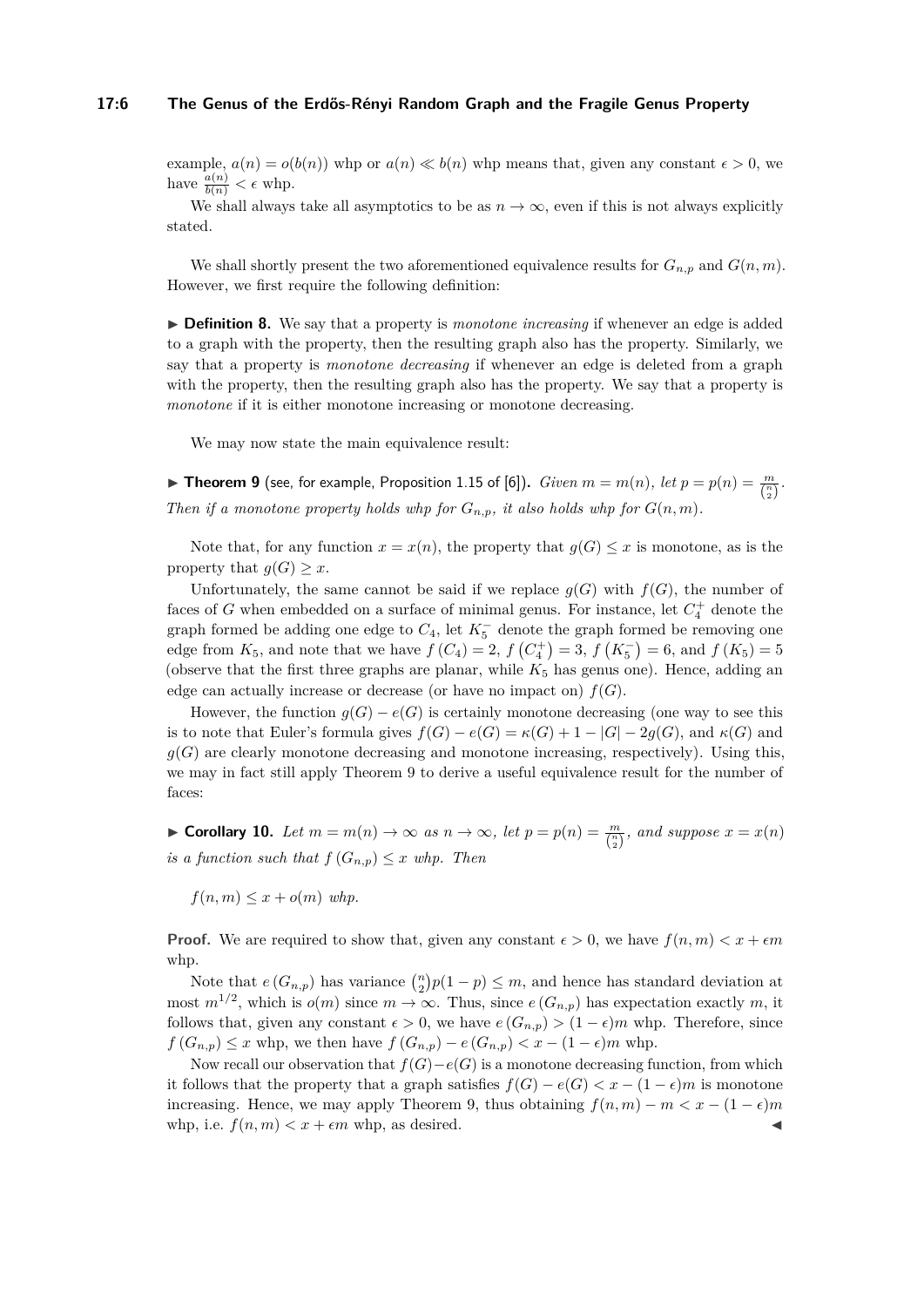# <span id="page-6-0"></span>**3 The genus of G(n,m)**

In this section, we provide an illustration of some of the techniques employed in the exploration of  $g(n, m)$  by proving Theorem [1,](#page-2-2) which will involve first obtaining bounds on  $f(n, m)$  in Lemma [11](#page-6-1) and Corollary [12.](#page-7-0) We then also give sketch-proofs of Theorem [2](#page-2-0) and Theorem [3.](#page-2-1)

<span id="page-6-1"></span>▶ **Lemma 11.** *Let*  $m = m(n)$  *satisfy both*  $m \to \infty$  *as*  $n \to \infty$  *and*  $m \ll n^{1 + \frac{1}{j}}$  *for some fixed*  $j ∈ ℕ$ *. Then* 

$$
f(n,m) \le (1+o(1))\frac{2}{j+2}m
$$
 whp.

**Proof.** We will use the  $G_{n,p}$  model with  $p = \frac{m}{\binom{n}{2}}$ , and show that the number of faces is at most  $(1+o(1))\frac{2}{j+2}\binom{n}{2}p$  whp (we will then be done, by an application of Corollary [10\)](#page-5-1). Thus, we are required to show that, given any constant  $\epsilon > 0$ , the number of faces is at most  $(1+\epsilon)\frac{2}{j+2} {n \choose 2} p$  whp.

We will follow a similar argument to that used in the proof of Theorem 1.2 of [\[16\]](#page-12-1), which involves showing that whp  $G_{n,p}$  will have few short cycles, and hence few small faces, and hence few faces in total.

Note that the expected number of cycles in  $G = G_{n,p}$  of length at most  $j + 1$  is

$$
\sum_{i=1}^{j+1} {n \choose i} \frac{i!}{2i} p^i \le \sum_{i=1}^{j+1} \frac{n^i p^i}{2i} \le \sum_{i=1}^{j+1} (np)^i
$$
  
\n
$$
\le (j+1) \max \{ np, (np)^{j+1} \} \text{ (since either } np \le 1 \text{ or } np \ge 1)
$$
  
\n
$$
= O \left( \max \{ np, (np)^{j+1} \} \right)
$$
  
\n
$$
= O \left( (np) \max \{ 1, (np)^j \} \right)
$$
  
\n
$$
= o(n^2 p) \left( \text{since } 1 \ll n \text{ and } np = \frac{nm}{\binom{n}{2}} \ll \frac{n^{2+\frac{1}{j}}}{n^2} = n^{\frac{1}{j}} \right).
$$

Thus, by Markov's inequality, we can say that whp *G* has no more than  $\frac{1}{2(j+2)} \epsilon {n \choose 2} p$  cycles of length at most  $j + 1$ .

Let us now consider an embedding of *G*. Note that the statement of this lemma is certainly true if  $G$  is acyclic (since then there is only one face), so we may assume that  $G$  is not acyclic, in which case every face of the embedding must contain a cycle.

Let  $f'$  denote the number of faces in this embedding with length at most  $j + 1$ . Then every such face must contain a cycle of length at most  $j + 1$ , and every such cycle can only be included in at most two faces. Hence, whp we have

<span id="page-6-2"></span>
$$
f' \le \frac{1}{j+2} \epsilon \binom{n}{2} p. \tag{2}
$$

Now let *f* denote the total number of faces in this embedding, and observe that

$$
2e(G) \geq 3f' + (j+2)(f - f') = (j+2)f - (j-1)f'.
$$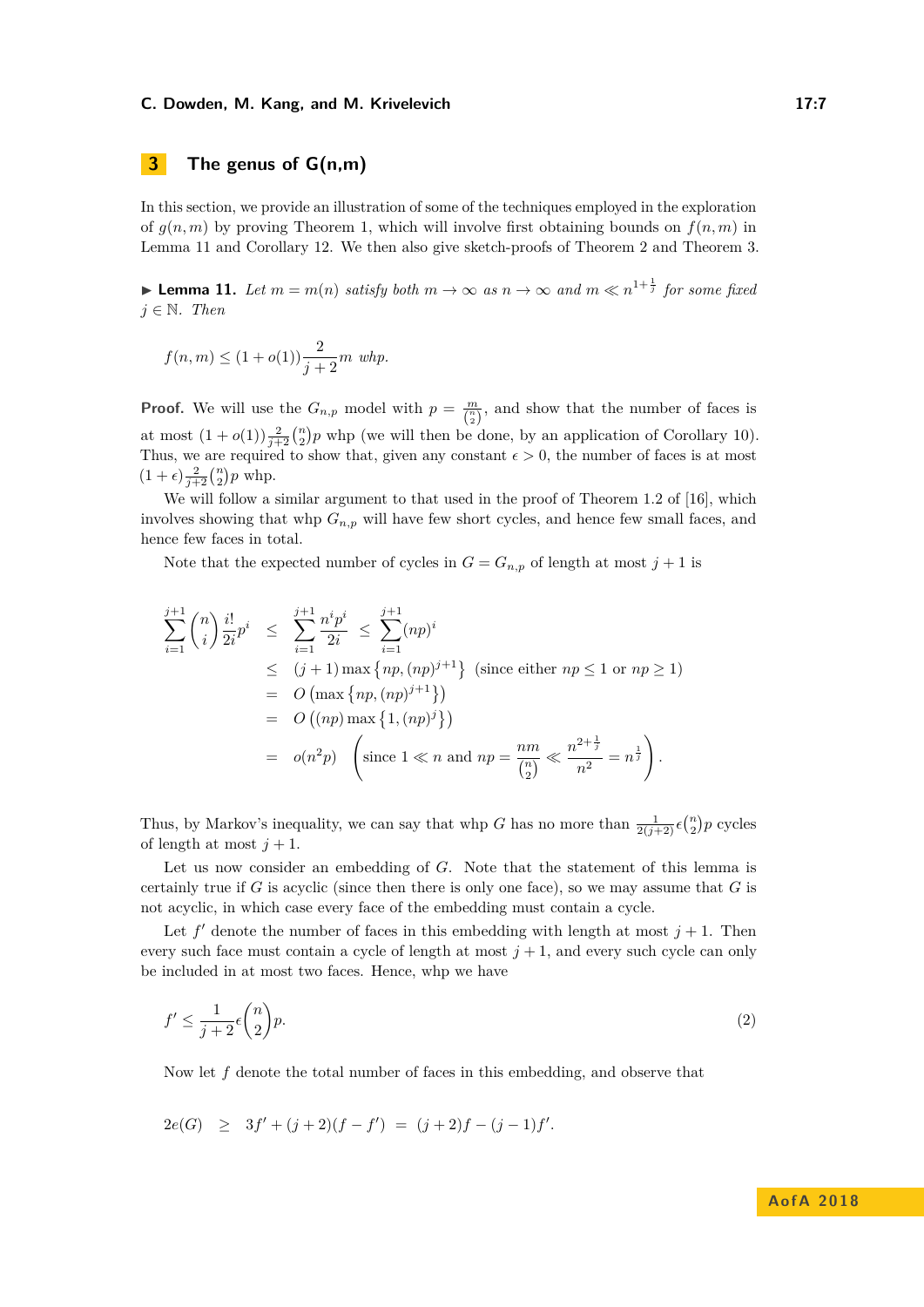#### **17:8 The Genus of the Erdős-Rényi Random Graph and the Fragile Genus Property**

Thus, we have

$$
f \leq \frac{2}{j+2}e(G) + \frac{j-1}{j+2}f' \leq \frac{2}{j+2}e(G) + f'
$$
  
\n
$$
\leq \frac{2}{j+2}e(G) + \frac{1}{j+2}\epsilon {n \choose 2}p \text{ when by (2)}
$$
  
\n
$$
\leq \frac{2}{j+2}\left(1+\frac{\epsilon}{2}\right){n \choose 2}p + \frac{2}{j+2}\frac{\epsilon}{2}{n \choose 2}p \text{ when}
$$
  
\n
$$
= (1+\epsilon)\frac{2}{j+2}{n \choose 2}p,
$$

and so we are done.

We now obtain our aforementioned corollary, which gives a useful bound on the number of faces  $f(n, m)$  when  $m \leq n^{1+o(1)}$ :

<span id="page-7-0"></span>▶ **Corollary 12.** *Let*  $m = m(n)$  *satisfy both*  $m \to \infty$  *as*  $n \to \infty$  *and*  $m \leq n^{1+o(1)}$ *. Then* 

$$
f(n,m) = o(m) \text{ whp.}
$$

**Proof.** We are required to show that, given any constant  $\epsilon > 0$ , we have  $f(n, m) < \epsilon m$  whp. We may simply choose a value  $j \in \mathbb{N}$  such that  $j > \frac{2(1+\epsilon)}{\epsilon} - 2$ , in which case  $\frac{2}{j+2} < \frac{\epsilon}{1+\epsilon}$ .

Then, by Lemma 11, we have 
$$
\frac{1}{2}
$$

$$
f(n,m) < (1+\epsilon)\frac{2}{j+2}m \text{ whp}
$$
  

$$
< (1+\epsilon)\frac{\epsilon}{1+\epsilon}m
$$
  

$$
= \epsilon m,
$$

and so we are done.

We may now easily derive Theorem [1:](#page-2-2)

**Proof of Theorem [1.](#page-2-2)** The upper bound holds for all  $m$  – we simply use Euler's formula

$$
g(n,m) = \frac{1}{2}(m - n - f(n,m) + \kappa(n,m) + 1)
$$

from [\(1\)](#page-2-3), and observe that  $n \geq \kappa(n,m)$  and  $f(n,m) \geq 1$ .

The lower bound also follows from Euler's formula, using  $n = o(m)$  and  $f(n, m) = o(m)$ whp by Corollary [12.](#page-7-0)  $\blacksquare$ 

Theorem [2](#page-2-0) is obtained similarly:

**Sketch of Proof of Theorem [2.](#page-2-0)** The proof again utilises Euler's formula and Corollary [12.](#page-7-0) For Theorem [1,](#page-2-2) the role of the number of components  $\kappa(n,m)$  was insignificant, since we had  $m \geq n \geq \kappa(n,m)$ . However, since we now have  $m = O(n)$ , this time we find that we do require accurate information on  $\kappa(n,m)$ , and we extract this from Theorem 6.12 of [\[3\]](#page-11-0).

The proof of Theorem [3](#page-2-1) is more intricate: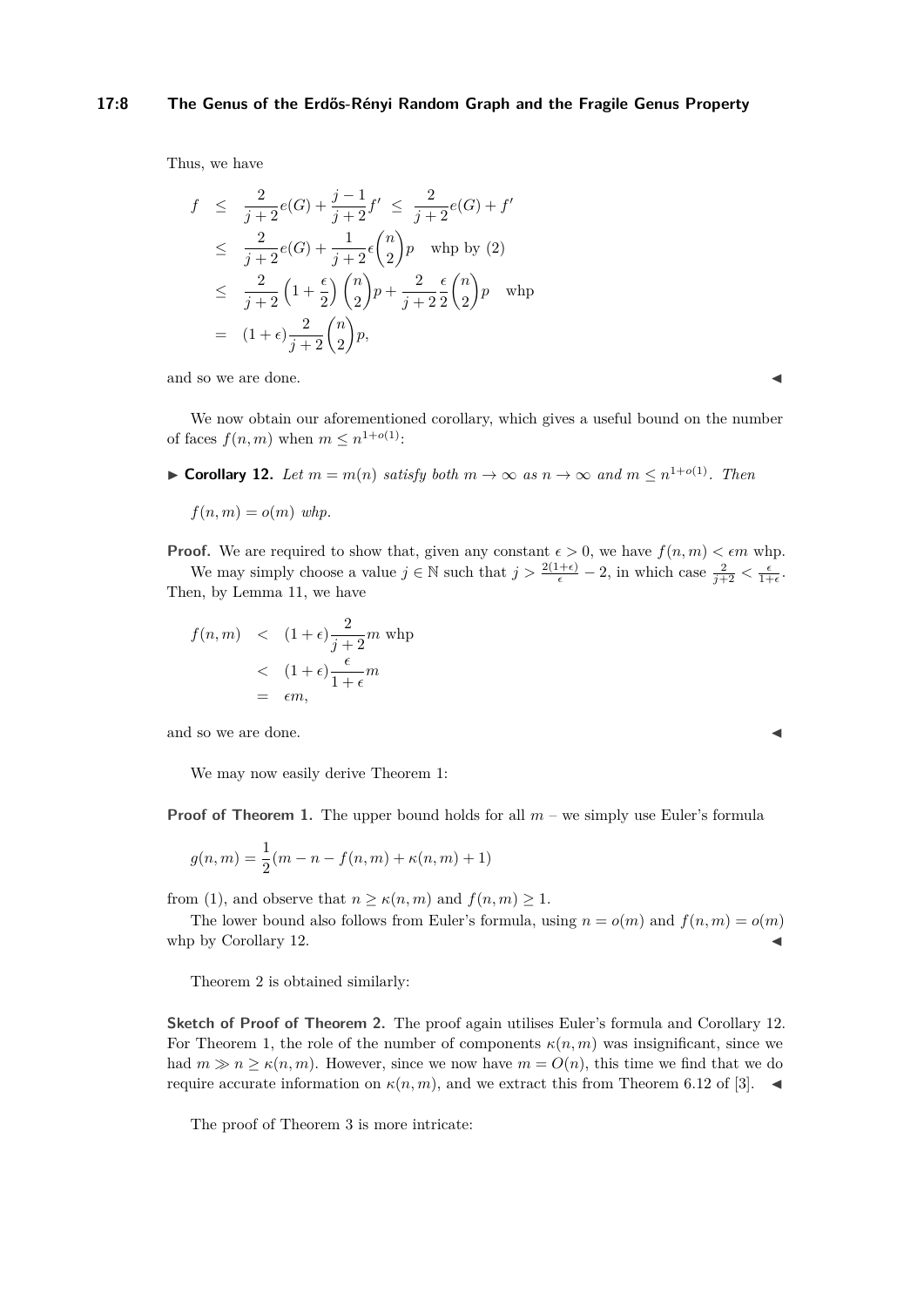<span id="page-8-0"></span>

**Figure 2** An embedding with two large faces.

**Sketch of Proof of Theorem [3.](#page-2-1)** Recall that the proof of Lemma [11](#page-6-1) involved bounding the number of small faces via calculations on the number of short cycles. Clearly, this may greatly over-estimate the number of small faces if there are actually many large faces that consist of a short cycle with large trees rooted on the cycle (see Figure [2\)](#page-8-0).

Consequently, in order to achieve the desired level of accuracy for Theorem [3,](#page-2-1) much of the proof will this time involve working directly with the 2-core of the giant component instead of with the entire graph (note that whp this determines the overall genus, and also alleviates any need to compute the number of components).

Thus, we shall proceed towards an application of Euler's formula for the 2-core of the giant component, which will involve us first needing to establish bounds for the number of faces in the 2-core of the giant.

Our strategy here is to begin by examining the number of 'short' cycles in  $G(n, m)$  that also satisfy some additional properties; then to use this to bound the number of such cycles in the giant component; then (by careful consideration of the additional properties) to bound the total number of short cycles in the giant component (and hence in the 2-core of the giant); then to use this to bound the number of short faces in the 2-core of the giant; and then, finally, to separately bound the number of large faces in the 2-core of the giant (via the number of edges).

We start by utilising work from [\[13\]](#page-11-12) on cycles in  $G(n, m)$ . For our region when  $m = \frac{n}{2} + s$ for  $s > 0$  satisfying  $n^{2/3} \ll s \ll n$ , results are given here concerning the number of cycles in  $G(n,m)$  that both (a) have length at most  $\frac{in}{s}$ , for fixed  $i \in \mathbb{N}$ , and (b) satisfy certain technical properties involving the neighbouring vertices and the trees rooted on the cycles.

In particular, it is shown that the number of these cycles tends in probability to a random variable that has a Poisson distribution with mean  $\lambda(i)$ , for a given monotonically increasing function  $\lambda$ , and hence that the number of such cycles is concentrated around  $\lambda(i)$ .

We extend this latter result to cover the case when  $i(n)$  is a function of *n*, as long as  $i(n)$ grows sufficiently slowly.

Next, we construct a specific function  $i(n)$  with  $i(n) \to \infty$  for which  $\lambda(i(n))$  also grows very slowly. For this function, we manage to show that the number of cycles in  $G(n, m)$  of length at most  $\frac{i(n)n}{s}$  with the aforementioned technical properties is still only  $o\left(\frac{s^3}{n^2}\right)$  $\frac{s^3}{n^2}$  whp. The key factor here is that  $s^3 \gg n^2$ .

We then move to the giant component of  $G(n, m)$ . By utilising further useful results from [\[13\]](#page-11-12), we are able to show that whp all cycles of length at most  $\frac{i(n)n}{s}$  in the giant component will actually satisfy all of the various technical properties.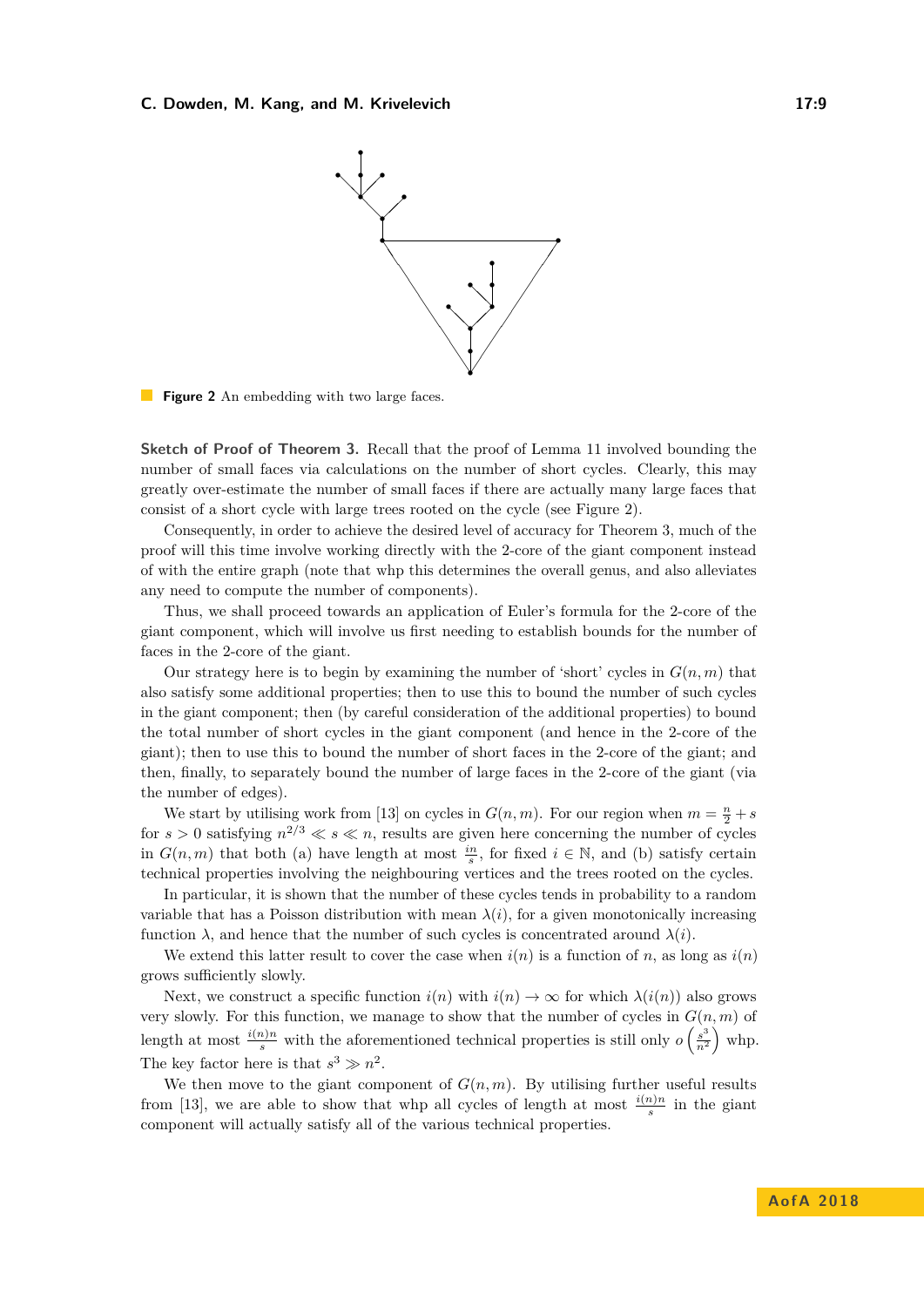#### **17:10 The Genus of the Erdős-Rényi Random Graph and the Fragile Genus Property**

Thus, we find that the total number of cycles of length at most  $\frac{i(n)n}{s}$  in the giant component of  $G(n, m)$  (or, equivalently, in the 2-core of the giant component) must be  $o\left(\frac{s^3}{n^2}\right)$  $\frac{s^3}{n^2}$  whp. Hence, the number of faces of length at most  $\frac{i(n)n}{s}$  in the 2-core of the giant must be  $o\left(\frac{s^3}{n^2}\right)$  $\frac{s^3}{n^2}$  whp too.

We then consider the number of faces of length at *least*  $\frac{i(n)n}{s}$  in the 2-core of the giant. By results from [\[12\]](#page-11-13) and [\[13\]](#page-11-12), the number of edges in the 2-core of the giant is known to be  $\Theta\left(\frac{s^2}{n}\right)$  $\left(\frac{s^2}{n}\right)$  whp, and so the number of such faces can only be  $O\left(\frac{s^3}{i(n)}\right)$  $\frac{s^3}{i(n)n^2}$  whp. Crucially, our earlier work to ensure that  $i(n) \to \infty$  then implies that this is  $o\left(\frac{s^3}{n^2}\right)$  $\left(\frac{s^3}{n^2}\right)$ .

Hence, putting everything together, we find that the *total* number of faces in the 2-core of the giant is also  $o\left(\frac{s^3}{n^2}\right)$  $\frac{s^3}{n^2}$  whp.

We then finish with an appropriate application of Euler's formula, using existing results from [\[12\]](#page-11-13) and [\[13\]](#page-11-12) on the number of vertices and edges in the 2-core of the giant. Note that our bound for the number of faces is sufficiently precise to achieve the desired level of accuracy.

# <span id="page-9-0"></span>**4 The fragile genus property**

In this section, we provide a sketch-proof of Theorem [4,](#page-3-1) which shows that the genus of any given connected graph with bounded degree can increase dramatically if a small number of random edges are added.

**Sketch of Proof of Theorem [4.](#page-3-1)** Note that adding an edge can only increase the genus by at most one, so we certainly have  $g(G) \leq g(H) + k \leq 2 \max\{g(H), k\}$ . Also, we clearly have  $g(G) \ge g(H)$ . Hence, it just remains to show that  $g(G) \ge \Omega(k)$  whp.

The result for  $\liminf_{n\to\infty} \frac{k}{n} > \frac{1}{2}$  can be obtained simply by applying our results on the genus of  $G(n, m)$  to  $R$  (with  $m = k$ ), and so we may assume that  $k \leq n$ , say.

Our proof involves contracting carefully chosen identically-sized pieces of the graph (we use 'piece' to mean a connected subgraph) into 'super-vertices' – note that this cannot increase the genus. We then show that the uniform random graph induced by these super-vertices and the random edges will whp be sufficiently dense for us to be able to apply Theorem [2.](#page-2-0)

We start by splitting the base graph *H* into  $t = \Theta(k)$  connected pieces  $V_1, V_2, \ldots, V_t$ (hence our earlier assumption that  $k = O(n)$ ), plus a few  $(o(n))$  vertices that do not belong to any of these pieces.

Using a decomposition result from [\[10\]](#page-11-10), we may select the pieces in such a way that we have

<span id="page-9-2"></span>
$$
\frac{5n\Delta^2}{k} \le |V_i| \le \frac{10n\Delta^3}{k} \tag{3}
$$

for all *i*, and so

<span id="page-9-1"></span>
$$
(1 - o(1))\frac{k}{10\Delta^3} \le t \le \frac{k}{5\Delta^2}.\tag{4}
$$

Let us note that the value of *t* has been carefully arranged here. It will be crucial for our later calculations that we have  $t = \Omega(k)$ , but also that  $\frac{t}{k}$  is not too large.

As mentioned, we shall wish to condense pieces of our graph into super-vertices. However, rather than contracting the entire pieces  $V_1, V_2, \ldots, V_t$ , for each *i* we instead select a connected subpiece  $U_i \subset V_i$  with size  $|U_i| = s := \min_i |V_i|$ . This will be important to ensure uniformity, so that we can later apply Theorem [2.](#page-2-0)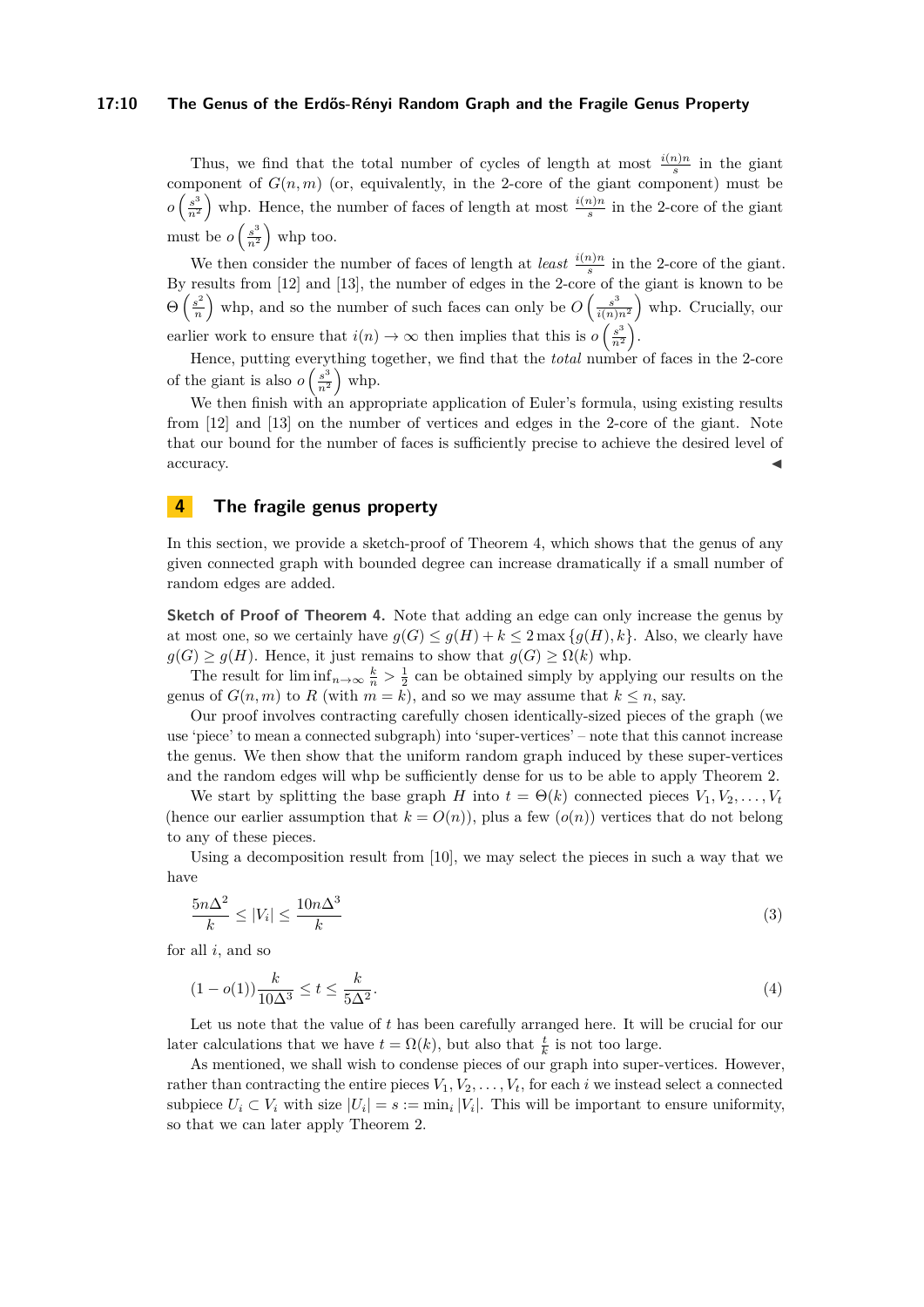<span id="page-10-0"></span>

**Figure 3** A graph *G* and the corresponding graph Γ.

We then contract each of these subpieces  $U_1, U_2, \ldots, U_t$ , and ignore any vertices not in these subpieces. Formally, this means that we define an auxiliary random graph  $\Gamma$  with vertex set [*t*], where two vertices  $i, j \in [t]$  are connected by an edge if and only if there is an edge of *R* going between  $U_i$  and  $U_j$  (see Figure [3,](#page-10-0) where thick lines denote the edges of *R* – note in particular that this example has no edge in  $\Gamma$  between vertex 1 and vertex 3, as there is no edge in  $G$  between  $U_1$  and  $U_3$ ).

Observe that  $\Gamma$  is a minor of *G*, and hence that  $q(G) \geq q(\Gamma)$ . Thus, since we deliberately chose *t* to be large enough that  $t = \Omega(k)$  (recall [\(4\)](#page-9-1)), it will suffice to show that  $g(\Gamma) = \Omega(t)$ whp.

Note that the number of edges in  $\Gamma$  is not equal to  $k$ , since we only include edges between our chosen subpieces, and we only include at most one edge for each such pair  $U_i, U_j$ .

In order to obtain a bound for *e*(Γ), we consider the edges of *R* one-by-one (in a random order). Note that *e*(Γ) is then precisely equal to the number of edges of *R* which satisfy the two properties that

- (a) the edge lies between a vertex of  $U_i$  and a vertex of  $U_j$  for  $i \neq j$ ;
- and (b) no previous edges of R lie between these same two sets  $U_i$  and  $U_j$ .  $\blacksquare$

Observe that the probability that an edge of *R* satisfies both (a) and (b) is always at least

$$
\frac{\left(\binom{t}{2} - (k-1)\right) s^2}{\binom{n}{2}},
$$

since there are at least  $\binom{t}{2} - (k-1)$  ways to choose a pair  $U_i, U_j$  which do not already have an edge of *R* between them, and then *s* ways to choose a vertex from *U<sup>i</sup>* , and *s* ways to choose a vertex from  $U_i$ .

By [\(3\)](#page-9-2) and [\(4\)](#page-9-1), this probability is at least  $(1 - o(1))\frac{1}{4\Delta^2}$ , and so we can certainly say that whp at least  $\frac{k}{5\Delta^2}$  of the *k* edges of *R* will satisfy conditions (a) and (b). Thus,  $e(\Gamma) \ge \frac{k}{5\Delta^2}$ whp.

Crucially, the fact that we chose *t* so that  $t \leq \frac{k}{5\Delta^2}$  (recall [\(4\)](#page-9-1)) consequently means that we have  $e(\Gamma) \geq t$  whp.

We then let  $\Gamma^*$  be the random graph formed by considering just  $t$  (randomly chosen) edges of  $\Gamma$ . Since each set  $U_i$  had exactly the same number of vertices, this graph  $\Gamma^*$  is in fact a *uniform* random graph with *t* vertices and *t* edges. Thus, by Theorem [2,](#page-2-0) we have  $g(\Gamma^*) = \Theta(t)$  whp, and so  $g(\Gamma) = \Omega(t)$  whp, as required.

Note that Theorem [4](#page-3-1) implies the remarkable fact that whp  $G = H \cup R$  will have  $\Omega(n)$ genus even if *H* is a planar graph and  $k = \epsilon n$  for some very small (but positive)  $\epsilon$ ! We thus call this the 'fragile genus' property.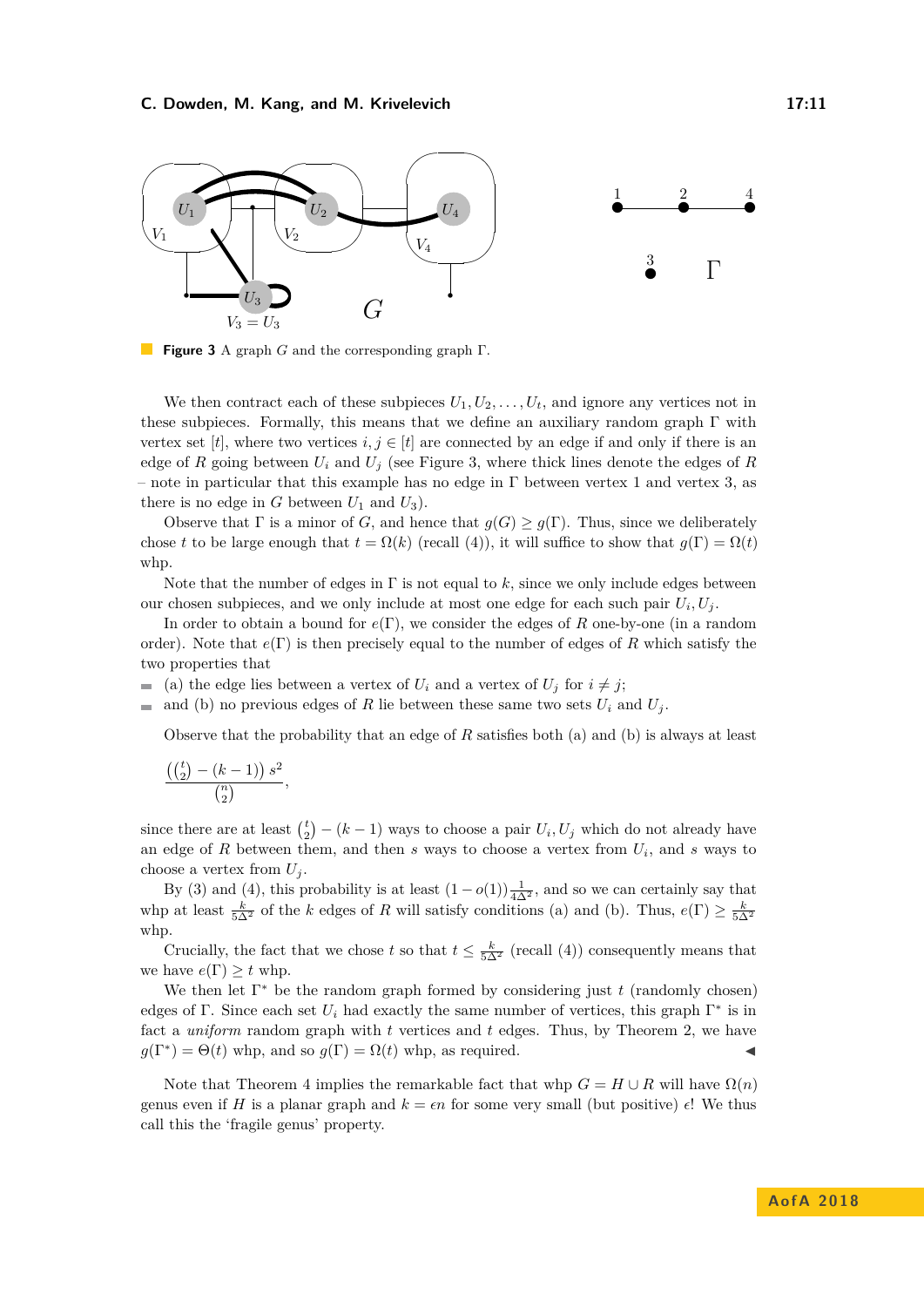#### **17:12 The Genus of the Erdős-Rényi Random Graph and the Fragile Genus Property**

Let us conclude this section by also remarking that for  $\limsup_{n\to\infty}\frac{k}{n}<\frac{1}{2}$ , the restriction on the maximum degree in Theorem [4](#page-3-1) is essential, since otherwise we could take *H* to be a star (note that whp the random graph *R* would consist only of trees and unicyclic components, and would consequently be outerplanar, and so the overall graph *G* would then have genus zero).

# <span id="page-11-11"></span>**5 Discussion**

As mentioned in the introduction, one of our motivations for studying the genus of  $G(n, m)$ comes from recent work on random graphs on surfaces. In particular, one may define  $S_q(n)$ to be a graph taken uniformly at random from the set of all labelled graphs on [*n*] with genus at most  $g$ , and  $S_q(n,m)$  to be a graph taken uniformly at random from the set of all labelled graphs on  $[n]$  with exactly  $m$  edges and with genus at most  $q$ . It is then natural to ask when these graphs will be contiguous with  $G(n)$  and  $G(n, m)$ .

It immediately follows from the work in [\[1\]](#page-11-5) that  $G(n)$  and  $S_g(n)$  are certainly contiguous for any  $g(n)$  satisfying  $g(n) \ge (1 + \epsilon) \frac{n^2}{24}$  for any  $\epsilon > 0$  (and also for some  $g(n)$  satisfying  $g(n) = (1 + o(1))\frac{n^2}{24}$ , since  $G(n)$  will have genus at most  $(1 + o(1))\frac{n^2}{24}$  whp.

Conversely,  $G(n)$  and  $S_g(n)$  are certainly not contiguous for any  $g(n)$  satisfying  $g(n) \leq$  $(1 - \epsilon) \frac{n^2}{24}$  for any  $\epsilon > 0$  (and also not for some  $g(n)$  satisfying  $g(n) = (1 + o(1)) \frac{n^2}{24}$ ), since there is then a discrepancy with respect to the property of having genus greater than *g* (note  $\mathbb{P}[S_q(n)]$  has genus  $>q$ ] = 0, by definition, but  $\mathbb{P}[G(n)]$  has genus  $>q$ ]  $\rightarrow$  1 as  $n \rightarrow \infty$ ).

By the same arguments, similarly precise results for the contiguity of  $G(n, m)$  and  $S_q(n, m)$ for the various different regions of *m* can now also be obtained.

#### **References**

- <span id="page-11-5"></span>**1** A. Archdeacon and D. Grable. The genus of a random graph. *Discrete Math.*, 142:21–37, 1995.
- <span id="page-11-6"></span>**2** T. Bohman, A. Frieze, and R. Martin. How many random edges make a dense graph hamiltonian? *Random Struct. Algor.*, 22:33–42, 2003.
- <span id="page-11-0"></span>**3** B. Bollobás. *Random Graphs*. Cambridge University Press, Cambridge, 2001.
- <span id="page-11-4"></span>**4** C. Dowden, M. Kang, and P. Sprüssel. The evolution of random graphs on surfaces. *SIAM J. Discrete Math.*, 32:695–727, 2018.
- <span id="page-11-1"></span>**5** A. Frieze and M. Karoński. *Introduction to Random Graphs*. Cambridge University Press, Cambridge, 2015.
- <span id="page-11-2"></span>**6** S. Janson, T. Łuczak, and A. Ruciński. *Random Graphs*. Wiley, New York, 2000.
- <span id="page-11-3"></span>**7** M. Kang, M. Moßhammer, and P. Sprüssel. Phase transitions in graphs on orientable surfaces. submitted, arXiv:1708.07671.
- <span id="page-11-7"></span>**8** M. Krivelevich, M. Kwan, and B. Sudakov. Cycles and matchings in randomly perturbed digraphs and hypergraphs. *Combin. Probab. Comput.*, 25:909–927, 2016.
- <span id="page-11-8"></span>**9** M. Krivelevich, M. Kwan, and B. Sudakov. Bounded-degree spanning trees in randomly perturbed graphs. *SIAM J. Discrete Math.*, 31:155–171, 2017.
- <span id="page-11-10"></span>**10** M. Krivelevich and A. Nachmias. Colouring complete bipartite graphs from random lists. *Random Struct. Algor.*, 29:436–449, 2006.
- <span id="page-11-9"></span>**11** M. Krivelevich, D. Reichman, and W. Samotij. Smoothed analysis on connected graphs. *SIAM J. Discrete Math.*, 29:1654–1669, 2015.
- <span id="page-11-13"></span>**12** T. Łuczak. Component behaviour near the critical point of the random graph process. *Random Struct. Algor.*, 1:287–310, 1990.
- <span id="page-11-12"></span>**13** T. Łuczak. Cycles in a random graph near the critical point. *Random Struct. Algor.*, 2:421–439, 1991.